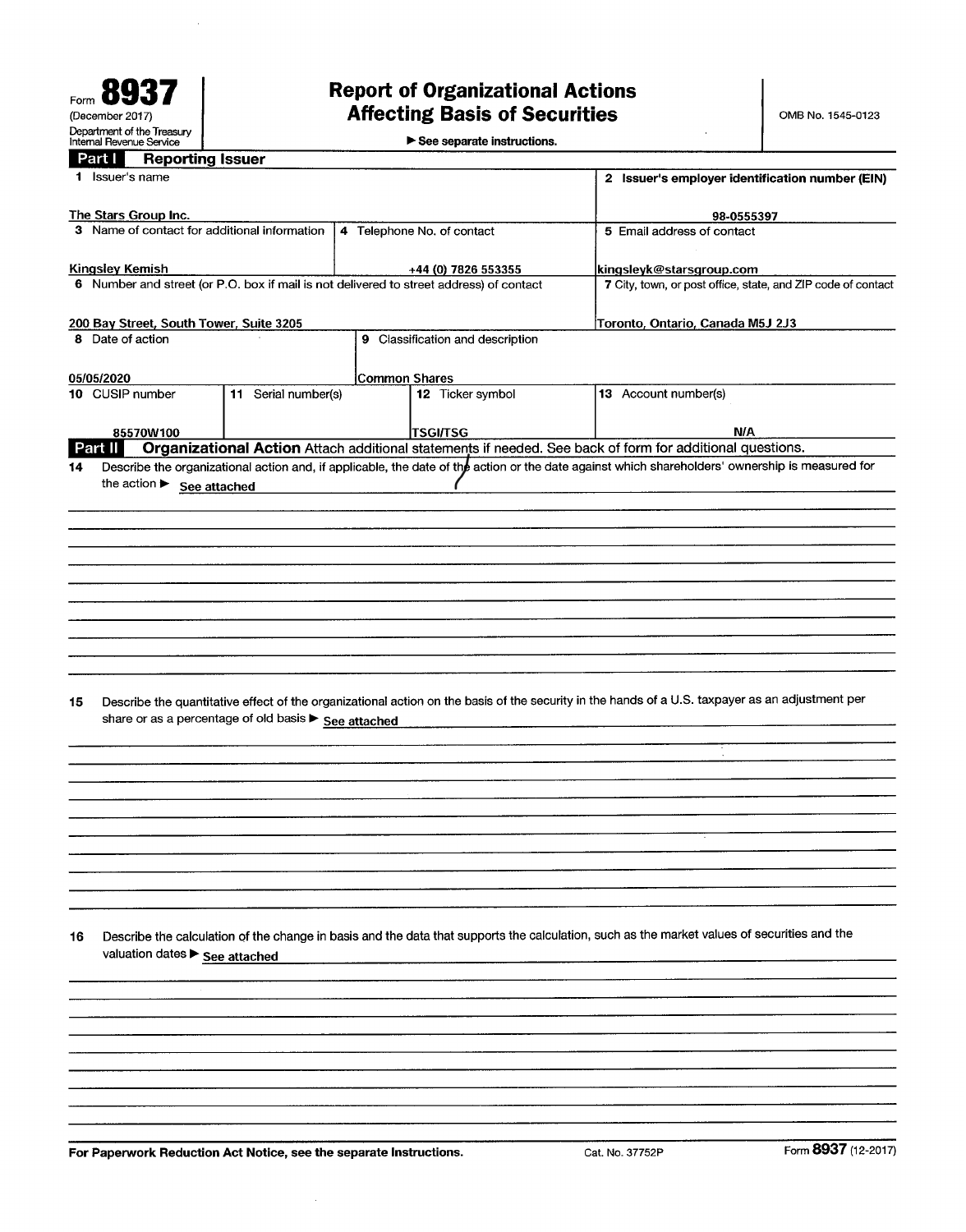|                            | Form 8937 (12-2017) |                                                                                                                                                              |           |                                          |
|----------------------------|---------------------|--------------------------------------------------------------------------------------------------------------------------------------------------------------|-----------|------------------------------------------|
| Part II                    |                     | <b>Organizational Action (continued)</b>                                                                                                                     |           | Page 2                                   |
| 17                         |                     | List the applicable Internal Revenue Code section(s) and subsection(s) upon which the tax treatment is based                                                 |           | See attached                             |
|                            |                     |                                                                                                                                                              |           |                                          |
|                            |                     |                                                                                                                                                              |           |                                          |
|                            |                     |                                                                                                                                                              |           |                                          |
|                            |                     |                                                                                                                                                              |           |                                          |
|                            |                     |                                                                                                                                                              |           |                                          |
|                            |                     |                                                                                                                                                              |           |                                          |
|                            |                     |                                                                                                                                                              |           |                                          |
|                            |                     |                                                                                                                                                              |           |                                          |
|                            |                     |                                                                                                                                                              |           |                                          |
|                            |                     |                                                                                                                                                              |           |                                          |
| 18                         |                     | Can any resulting loss be recognized? > See attached                                                                                                         |           |                                          |
|                            |                     |                                                                                                                                                              |           |                                          |
|                            |                     |                                                                                                                                                              |           |                                          |
|                            |                     |                                                                                                                                                              |           |                                          |
|                            |                     |                                                                                                                                                              |           |                                          |
|                            |                     |                                                                                                                                                              |           |                                          |
|                            |                     |                                                                                                                                                              |           |                                          |
|                            |                     |                                                                                                                                                              |           |                                          |
|                            |                     |                                                                                                                                                              |           |                                          |
|                            |                     | $\sim$                                                                                                                                                       |           |                                          |
|                            |                     |                                                                                                                                                              |           |                                          |
|                            |                     |                                                                                                                                                              |           |                                          |
| 19                         |                     | Provide any other information necessary to implement the adjustment, such as the reportable tax year ▶ See attached                                          |           |                                          |
|                            |                     |                                                                                                                                                              |           |                                          |
|                            |                     |                                                                                                                                                              |           |                                          |
|                            |                     |                                                                                                                                                              |           |                                          |
|                            |                     |                                                                                                                                                              |           |                                          |
|                            |                     |                                                                                                                                                              |           |                                          |
|                            |                     |                                                                                                                                                              |           |                                          |
|                            |                     |                                                                                                                                                              |           |                                          |
|                            |                     |                                                                                                                                                              |           |                                          |
|                            |                     |                                                                                                                                                              |           |                                          |
|                            |                     |                                                                                                                                                              |           |                                          |
|                            |                     | Under penalties of perjury, I declare that I have examined this return, including accompanying schedules and statements, and to the best of my knowledge and |           |                                          |
|                            |                     | belief, it is true, correct, and complete. Declaration of preparer (other than officer) is based on all information of which preparer has any knowledge.     |           |                                          |
| <b>Sign</b><br><b>Here</b> |                     |                                                                                                                                                              |           |                                          |
|                            |                     | Signature $\blacktriangleright$<br>Date $\blacktriangleright$                                                                                                |           | 20<br>⊳                                  |
|                            |                     | Divyesh Gadhia<br>Print your name ▶<br><b>Title ▶</b>                                                                                                        | President |                                          |
| Paid<br>Preparer           |                     | Print/Type preparer's name<br>Preparer's signature<br>Date                                                                                                   |           | PTIN<br>Check $\Box$ if<br>self-employed |
| <b>Use Only</b>            |                     | Firm's name<br>▶                                                                                                                                             |           | Firm's EIN ▶                             |
|                            |                     | Firm's address $\blacktriangleright$                                                                                                                         |           | Phone no.                                |

Phone no. Send Form 8937 (including accompanying statements) to: Department of the Treasury, Internal Revenue Service, Ogden, UT 84201-0054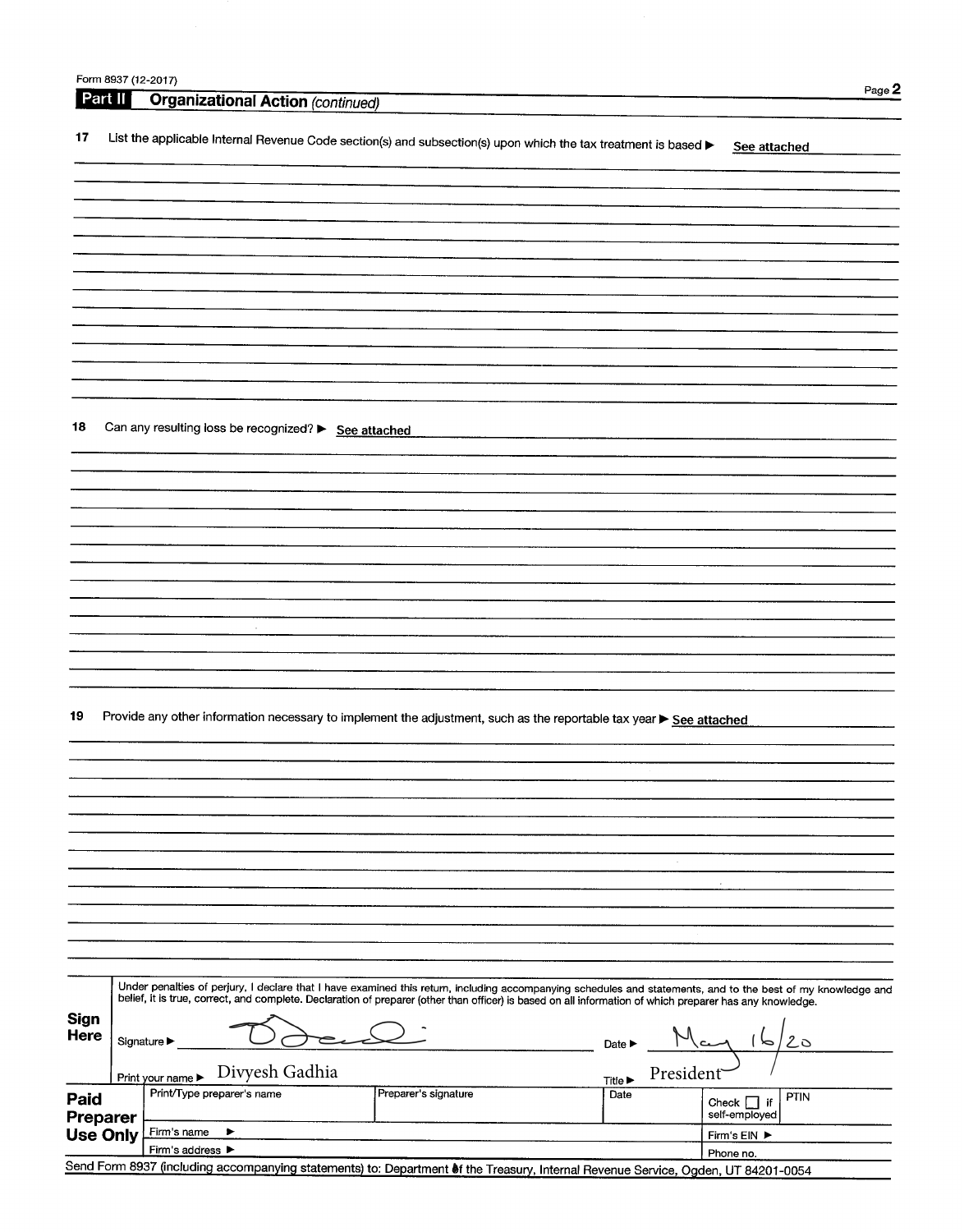## The Stars Group Inc. Attachment to Form 8937 dated May 16, 2020 Report of Organizational Actions Affecting Basis of Securities

## **Information for Certain Shareholders**

**THE INFORMATION CONTAINED HEREIN DOES NOT CONSTITUTE TAX ADVICE AND DOES NOT PURPORT TO BE COMPLETE OR TO DESCRIBE THE CONSEQUENCES THAT MAY APPLY TO PARTICULAR CATEGORIES OF SHAREHOLDERS. SHAREHOLDERS SHOULD NOTE THAT NO RULING HAS BEEN (OR WILL BE) SOUGHT FROM THE U.S. INTERNAL REVENUE SERVICE WITH RESPECT TO THE ORGANIZATIONAL ACTION REPORTED HEREIN AND THE U.S. INTERNAL REVENUE SERVICE IS NOT BOUND BY THE INFORMATION SET FORTH HEREIN. THE EXAMPLE BELOW IS PROVIDED SOLELY FOR PURPOSES OF ILLUSTRATING THE EXPECTED QUANTITATIVE EFFECTS ON BASIS TO SHAREHOLDERS WHEN MAKING THEIR OWN DETERMINATIONS. SHAREHOLDERS ARE URGED TO CONSULT WITH THEIR OWN TAX ADVISORS AS TO THE SPECIFIC U.S. FEDERAL, STATE AND LOCAL, AND NON-U.S. TAX CONSEQUENCES OF THE ORGANIZATIONAL ACTION REPORTED HEREIN IN LIGHT OF THEIR PARTICULAR CIRCUMSTANCES AND THE EFFECT OF POSSIBLE CHANGES IN LAW THAT MIGHT AFFECT THE TAX CONSEQUENCES DESCRIBED ON THIS FORM AND ITS STATEMENTS.** 

Internal Revenue Service ("**IRS**") Form 8937 (Report of Organizational Actions Affecting Basis of Securities) is being made available by The Stars Group Inc. ("**TSG**") pursuant to Section 6045B(a) of the U.S. Internal Revenue Code of 1986, as amended (the "**Code**"), which requires certain issuers of securities to report certain organizational actions that affect the U.S. tax basis of those securities in the hands of shareholders who are U.S. persons and the quantitative effect on the basis of such securities of such organizational actions. The purpose of this disclosure is to assist former shareholders of TSG's common shares at the time of the Share Exchange (as defined below) ("**TSG Shareholders**") in determining the impact of the organizational action discussed herein on the tax basis of their TSG common shares and the tax basis of ordinary shares of Flutter Entertainment plc ("**Flutter**") received in the Share Exchange.

The IRS Form 8937 and this attachment are available for download on Flutter's website and will be available under https://www.flutter.com/investors.

You are urged to read TSG's Proxy Statement dated March 26, 2020 related to the Share Exchange. You may access the Proxy Statement under TSG's profile on SEDAR at www.sedar.com.

**Part II Line 14**. *Describe the organizational action and, if applicable, the date of the action or the date against which shareholders' ownership is measured for the action*.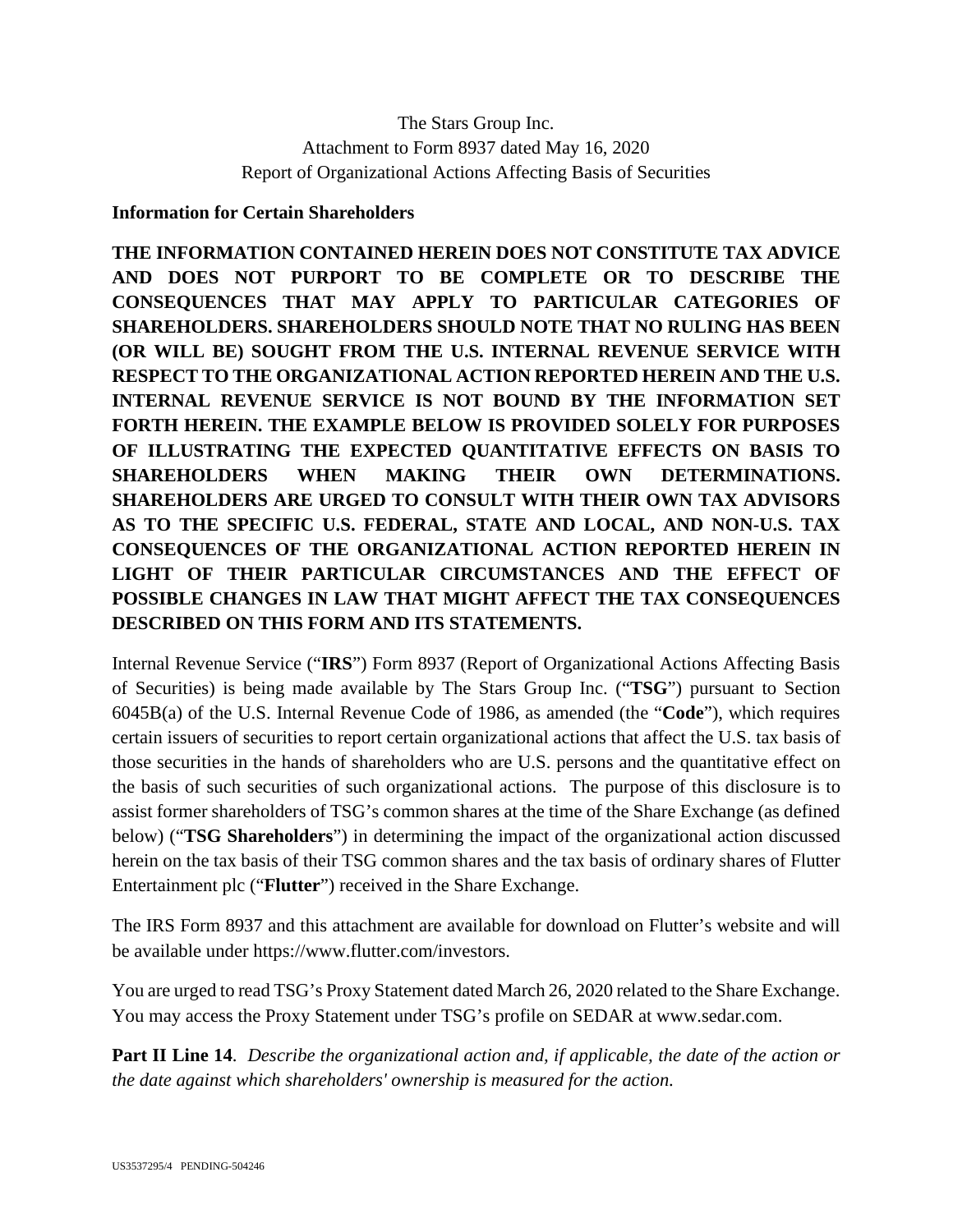On 5 May 2020, pursuant to a court-approved plan of arrangement under the Business Corporations Act (Ontario), all of the issued and outstanding common shares of TSG (the "**TSG Shares**") were transferred to Flutter solely in exchange for newly issued ordinary shares of Flutter (the "**New Flutter Shares**"), with 0.2253 New Flutter Shares being issued in exchange for each TSG Share transferred to Flutter (the "**Share Exchange**"). No fractional shares of New Flutter Shares were issued, but rather, each TSG Shareholder who was otherwise entitled to a fractional share, received cash in lieu of fractional shares. The cash paid in lieu of fractional shares was determined by reference to prevailing market prices of New Flutter Shares following the effective date of the Share Exchange. Information regarding the New Flutter Shares is provided below:

| Issuer:             | Flutter Entertainment plc |
|---------------------|---------------------------|
| <b>ISIN Number:</b> | IE00BWT6H894              |
| Ticker Symbol:      | FLTR.                     |

**Part II Line 15.** *Describe the quantitative effect of the organizational action on the basis of the security in the hands of a U.S. taxpayer as an adjustment per share or as a percentage of old basis.*

To the extent required to be reported by TSG for U.S. federal income tax purposes, TSG and Flutter each intend that the Share Exchange will qualify as a tax-free reorganization under Section 368(a)(1)(B) of the Code. Assuming the Share Exchange is treated in the manner described in the preceding sentence then, except to the extent gain is required to be recognized under Section 367(a) of the Code, a TSG Shareholder receiving New Flutter Shares in consideration of the transfer of its TSG Shares to Flutter in the Share Exchange, should have an aggregate tax basis in the New Flutter Shares received equal to its aggregate adjusted tax basis in the transferred TSG Shares in respect of which such New Flutter Shares were received. Gain is not expected to be recognized on the Share Exchange. However, a United States person (as defined under Section 7701(a)(30) of the Code) that is considered to own (actually or constructively) at least 5% of Flutter's total issued and outstanding ordinary shares (by vote or value) immediately after the Share Exchange generally will be required to recognize gain (but not loss) on the Share Exchange unless such United States person enters into a gain recognition agreement with the IRS. Any TSG Shareholder required to recognize gain will take a tax basis in their New Flutter Shares equal to their fair market value on the date of receipt.

**Part II Line 16**. *Describe the calculation of the change in basis and the data that supports the calculation, such as the market values of securities and the valuation dates.*

As described above with respect to Line 15, unless required to recognize gain on the Share Exchange under Section 367(a) of the Code, a TSG Shareholder that receives New Flutter Shares in consideration of the transfer of TSG Shares to Flutter in the Share Exchange, should have an aggregate tax basis in the New Flutter Shares received in the Share Exchange equal to the aggregate adjusted tax basis of such TSG Shareholder immediately prior to the Share Exchange in its TSG Shares transferred to Flutter in the Share Exchange. A TSG Shareholder that acquired TSG Shares